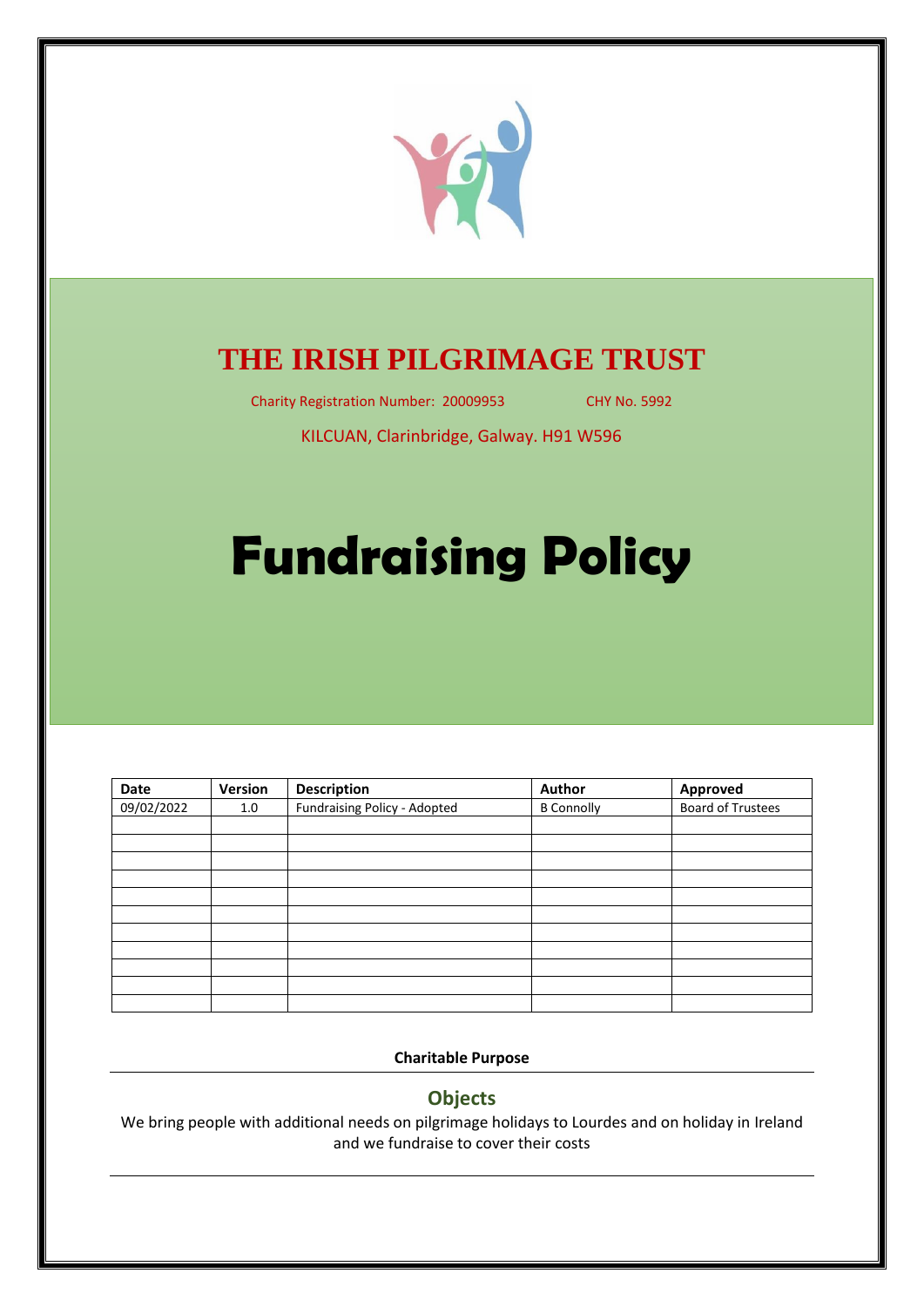# **Fundraising Policy**

This Fundraising Policy is in compliance with the Guidelines for Charitable Organisations on Fundraising from the Public which was published by the Charities Regulator in 2017.

The Charities Act 2009 has the stated objective of "…implementing agreed Codes of Good Practice in relation to the actual fund-raising operations…"

This Fundraising Policy applies to any individual or group (volunteers or staff) who are undertaking fundraising activities on behalf of The Irish Pilgrimage Trust.

A full copy of the Guidelines for Charitable Organisations on Fundraising from the Public is available at:

<https://www.charitiesregulator.ie/media/1265/guidance-for-fundraising-english.pdf>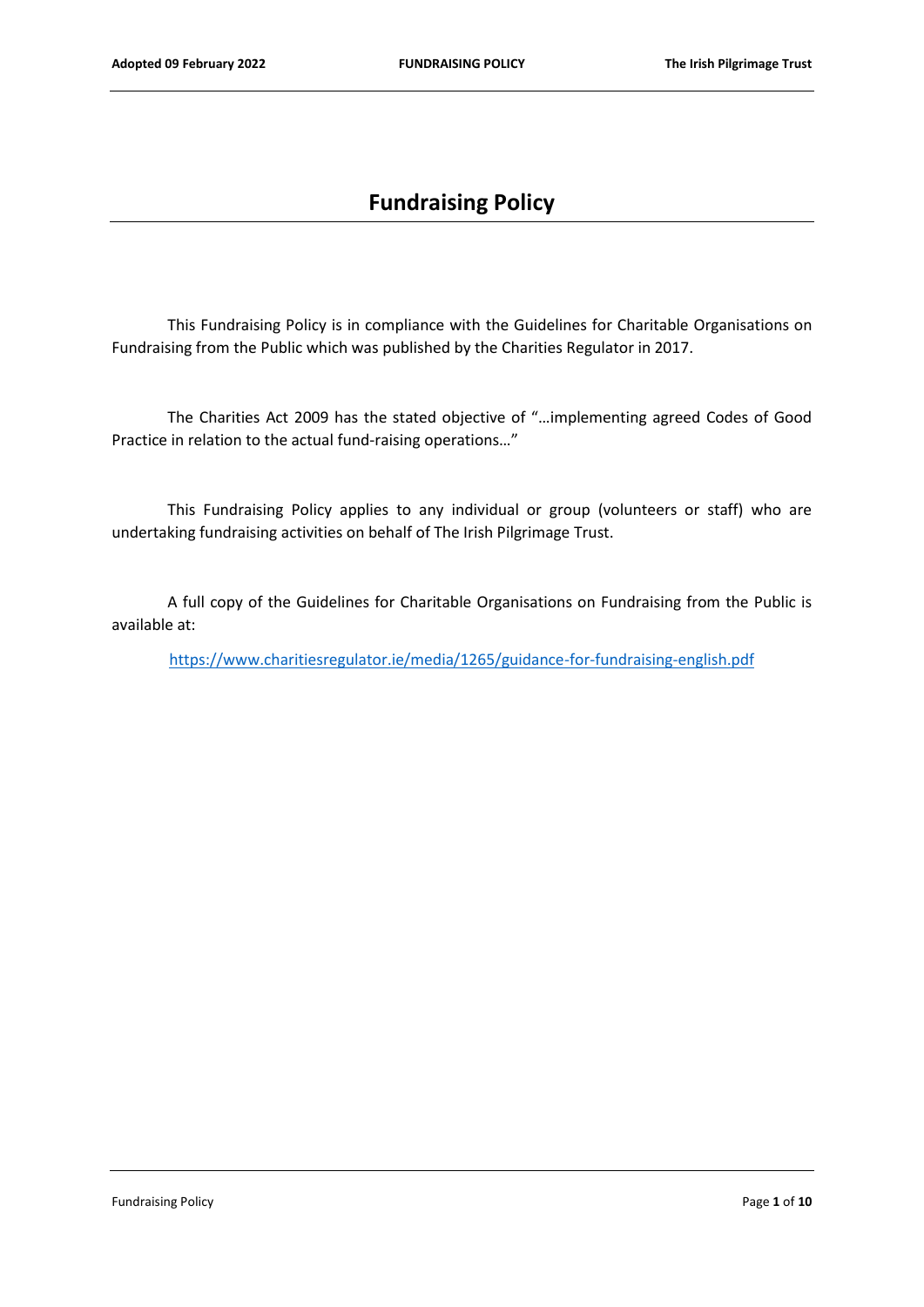# **The Irish Pilgrimage Trust**

#### **Mission, Vision and Values**

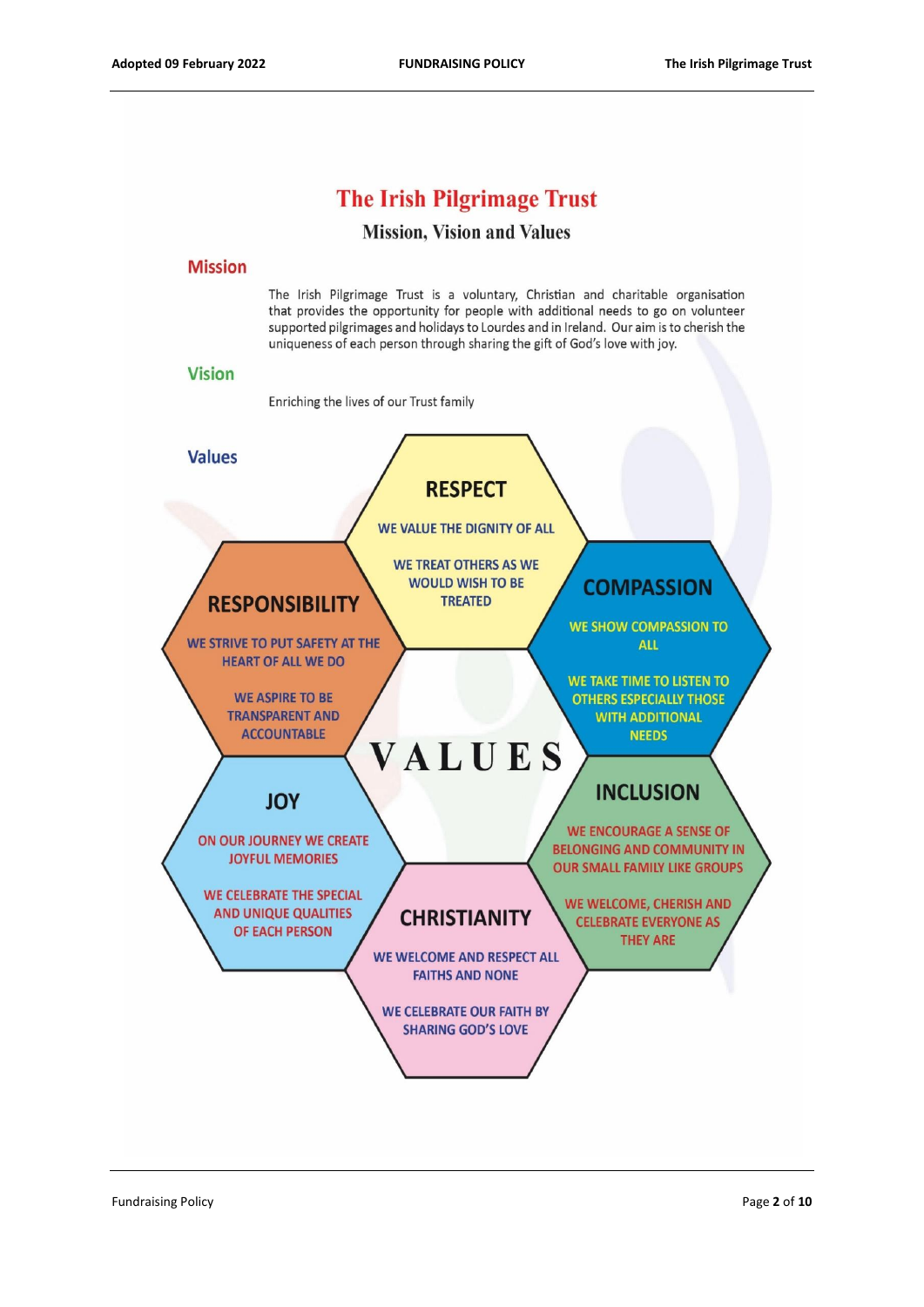#### **Public Fundraising Compliance Statement**

- $\triangleright$  The Trustees are accountable to the beneficiaries, donors, funders and the public. Fundraising exists only to support the overall mission and charitable purpose of our charity.
- ➢ The Irish Pilgrimage Trust is committed to complying with the Guidelines for Charitable Organisations on Fundraising from the Public and has formally discussed and adopted this Statement at a meeting of the Board of Trustees.
- ➢ The Irish Pilgrimage Trust has a Donor Charter which is consistent with the Guidelines for Charitable Organisations on Fundraising from the Public.
- ➢ The Irish Pilgrimage Trust provides honest, open, accountable and transparent disclosure when fundraising from the public.
- $\triangleright$  The Board of Trustees will ensure that all key people within the charity who are involved in fundraising implement the approaches and practices set out in the Guidelines for Charitable Organisations on Fundraising from the Public. This includes management, staff and volunteers.
- $\triangleright$  Our fundraisers will always make it clear whether fundraising activities are for the charity in general or for a specific purpose. We will always accurately describe the purpose of any fundraising and ensure that donations received are used to further our charitable purpose. Where donations are made for a specific purpose, we will honour the donor's request.
- ➢ Fundraisers will carry clearly visible identification showing the name of the fundraiser, the charity name, logo, contact details and our Registered Irish Charity Number.
- $\triangleright$  Our charity does not employ paid fundraisers.
- ➢ The Irish Pilgrimage Trust ensures that fundraising volunteers are provided with information and training on the Guidelines for Charitable Organisations on Fundraising from the Public and its implementation.
- ➢ The Irish Pilgrimage Trust has a feedback and complaints procedure consistent with the Guidelines for Charitable Organisations on Fundraising from the Public. This allows interested parties to notify us of their complaints, questions or comments. Feedback can be given by phone, by email or by letter and is recorded for review by relevant staff including the National Co-ordinator and Board of Trustees. Feedback is responded to promptly and appropriately.
- ➢ The Irish Pilgrimage Trust prepares financial reports consistent with the requirements of the Charities Act 2009.
- ➢ All public collections have a Garda permit, or where no permit is required, permission from the relevant local or other authority (such as for collections in church grounds).
- ➢ The Irish Pilgrimage Trust ensures that all donations are tracked and recorded and complies with data protection requirements.
- $\triangleright$  Where cash is received in donations or from a fundraising activity, this will be counted by at least 2 people and lodged into the Trust bank account as soon as possible.
- $\triangleright$  It is our practice to send a thank you receipt for all donations received except anonymous donations.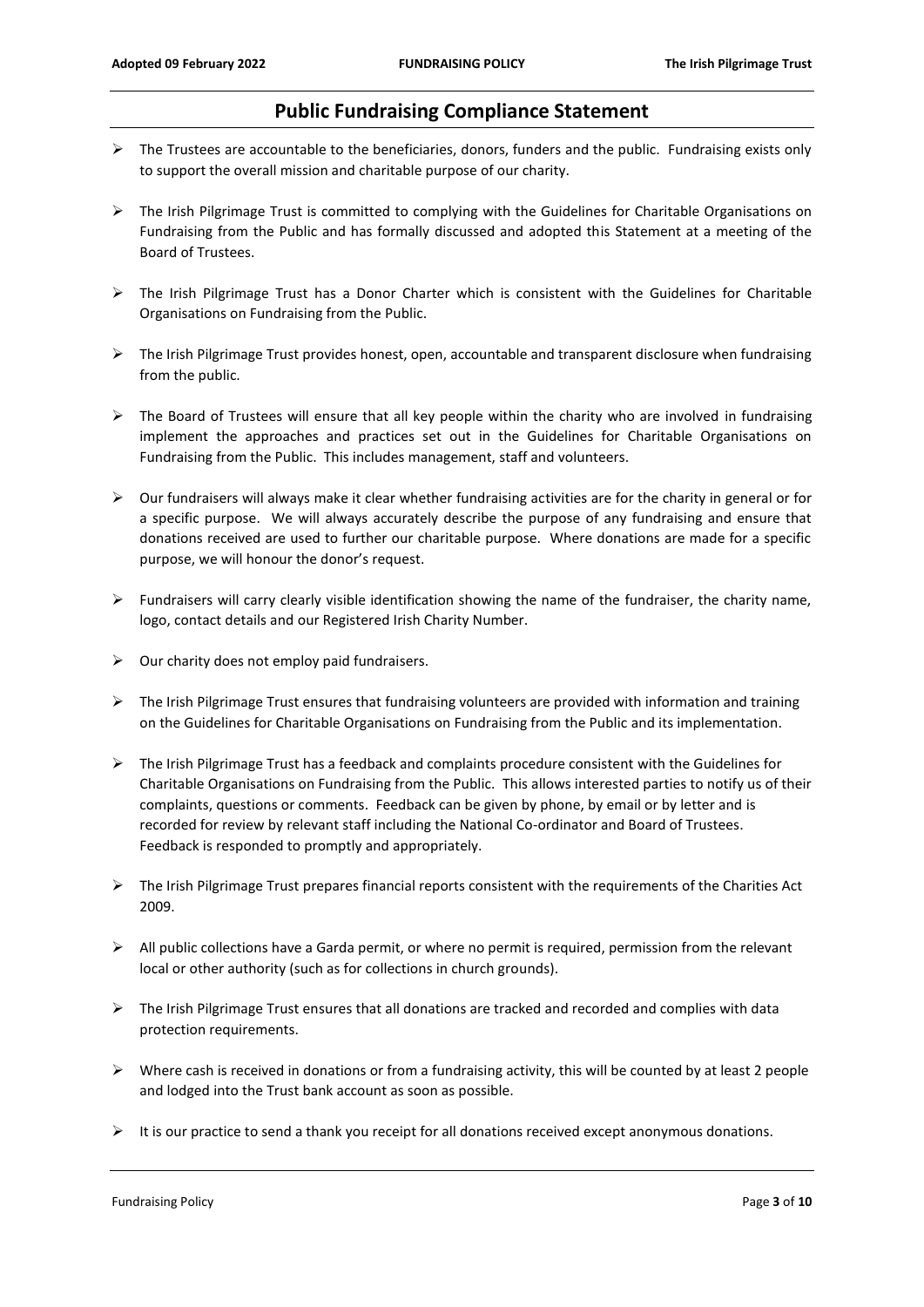# **Donor's Charter**

As a charity seeking donations from the public, we, The Irish Pilgrimage Trust, aim to comply with the Guidelines for Charitable Organisations on Fundraising from the Public issued by the Irish Charities Regulator.

#### ❖ **We will treat all our donors with respect,**

- All fundraising will respect the rights and dignity of donors, beneficiaries and the public
- Our fundraising activities will not be unreasonably persistent, intrusive or place undue pressure on people to donate. If someone does not wish to donate, we will respect that decision.
- Beneficiaries will not be presented in a disrespectful way in promotional activities.

#### ❖ **We will fundraise with honesty and integrity**

- All fundraising on behalf of The Irish Pilgrimage Trust will be done in an honest and truthful manner.
- Fundraisers will act with integrity and will not misrepresent the Trust, our need for funds or how they will be applied.
- Any questions about fundraising activities and fundraising costs will be answered honestly and in a timely manner.
- Information about our charitable purpose and activities will be made freely available.
- Donations will be used for the purpose for which they are donated.

# ❖ **We commit to being accountable and transparent so that donors and prospective donors can have full confidence in The Irish Pilgrimage Trust.**

- We will take responsibility for actions and we will be capable of explaining, clarifying and justifying those actions.
- Our charity's trustees and management will explain and account to donors and the public for our charity's actions.
- The Irish Pilgrimage Trust will operate in an open, frank and honest way and will ensure that transactions, operations, information and communications are easily understood by donors and the public alike.
- We will clearly identify to donors and the public the cause for which the fundraising is occurring and how donations will and are being used.
- We will provide ways whereby those interested can easily contact us.
- We have a procedure in place to address complaints.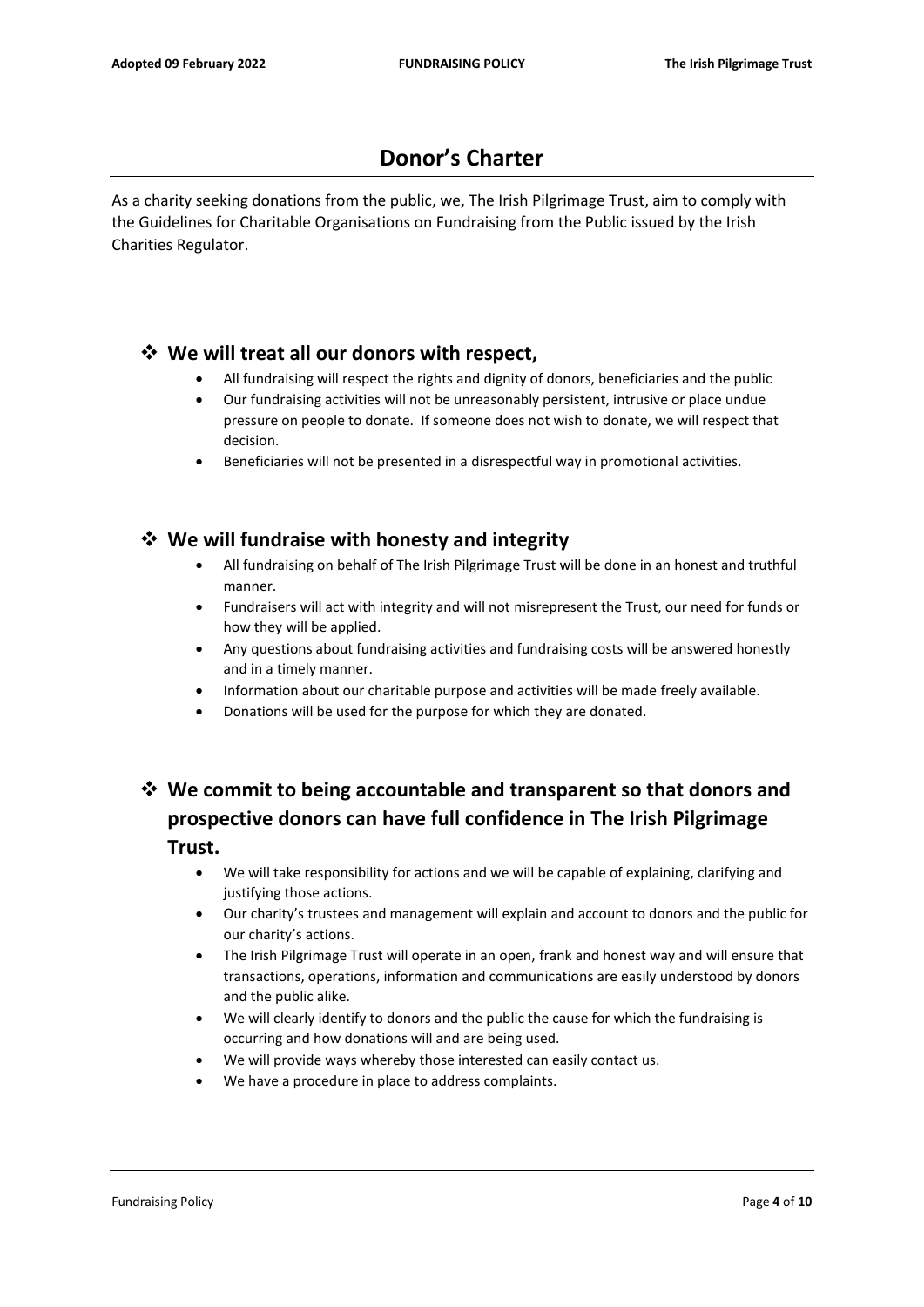# **Donors and Donations**

The Trustees of The Irish Pilgrimage Trust will ensure that

- $\triangleright$  The purpose of any fundraising done will be accurately described.
- ➢ All donations received are used to further our charitable purpose.
- $\triangleright$  Where donations are made for a specific purpose, the Donor's request is honoured.
- $\triangleright$  Fundraisers will carry clearly visible identification which includes the name of the individual who is fundraising, the charity's name, logo, contact details and Registered Irish Charity Number (RCN)
- $\triangleright$  Donors are informed of the status and authority of those soliciting charitable donations on behalf of the charity so that donors are aware whether fundraisers are volunteers, employees of The Irish Pilgrimage Trust or hired third party agents.
- ➢ When inviting the public to donate to a specific cause, that the Trust has a plan in place for handling any shortfall or excess and is able to inform doners about this.

## **What to do if you have feedback**

If you do have a comment about any aspect of our work, you can contact The Irish Pilgrimage Trust in writing or by phone. In the first instance your comment will be dealt with by our National Co-ordinator. Please give us as much information as possible and let us know how you would like us to respond, providing relevant contact details.

> The National Co-ordinator, **The Irish Pilgrimage Trust,** Kilcuan, Clarinbridge, Co Galway H91 W596

Tel: +353 91 796622 Email: [info@irishpilgrimagetrust.com](mailto:info@irishpilgrimagetrust.com) Website: [www.irishpilgrimagetrust.com](http://www.irishpilgrimagetrust.com/)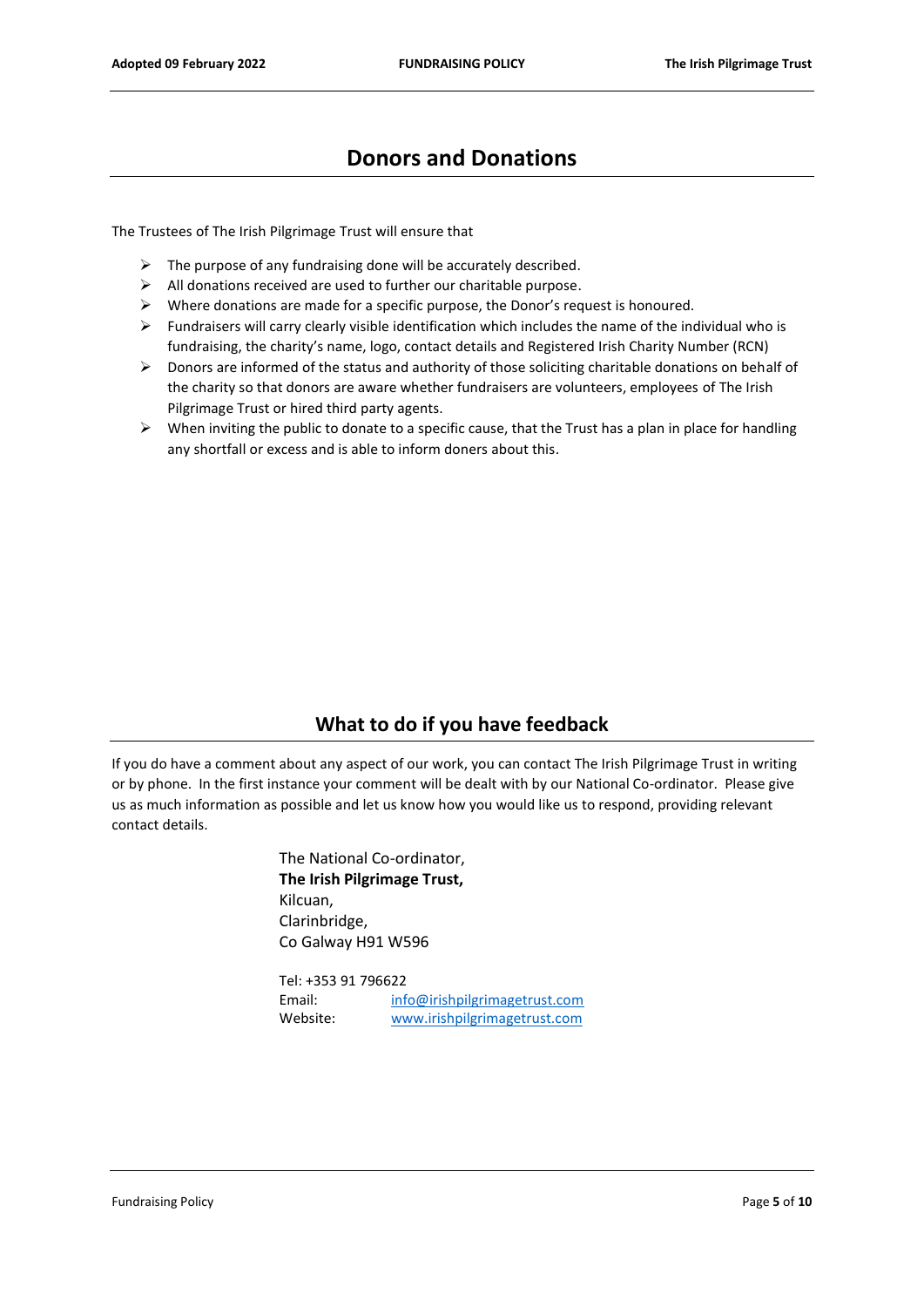#### **The Responsibility of those Managing Fundraising Activities**

Fundraisers and fundraising charities, such as The Irish Pilgrimage Trust, commit themselves to the highest standards of good practice and to ensuring that all their fundraising activities are respectful, honest, open and legal. Any information obtained in confidence as part of the fundraising process must not be disclosed without express prior consent.

Those responsible (or their designate, whether voluntary or paid) must ensure the following:

- 1. That the Trust's Donor's Charter is communicated to all fundraisers.
- 2. That fundraisers are aware of and can generally communicate the purpose of the organisation and of the specific fundraising efforts they are involved in.
- 3. That fundraisers are aware that they must disclose if they are volunteers or employees of the charity or third party agents.
- 4. Where events organised in the charity's name are not known by the charity until after the fact, the charity will work with that fundraiser to ensure they are aware of the standards expected and that the fundraiser will apply them to any future events they hold for the charity.
- 5. Where donations are raised through electronic means, for example through charities' websites, the level of security applied to such websites shall be of a sufficient standard to protect the confidentiality of donor's credit card and other personal details.
- 6. All public collections must have a Garda permit, or where no permit is necessary, permission from the relevant authority (such as for collections in church grounds).
- 7. Appropriate training, education and information is available to fundraisers to enable them perform their roles effectively.
- 8. Fundraisers comply with the ICTR good practice factsheet on handling cash and non-cash donations;
- 9. That, as is reasonably practicable, fundraisers are not exposed to risks to their health and safety.
- 10. Where specific questions are received these should be answered openly and honestly. The principle of informing the charity in advance and adhering to these standards will be highlighted as much as possible by the organisation.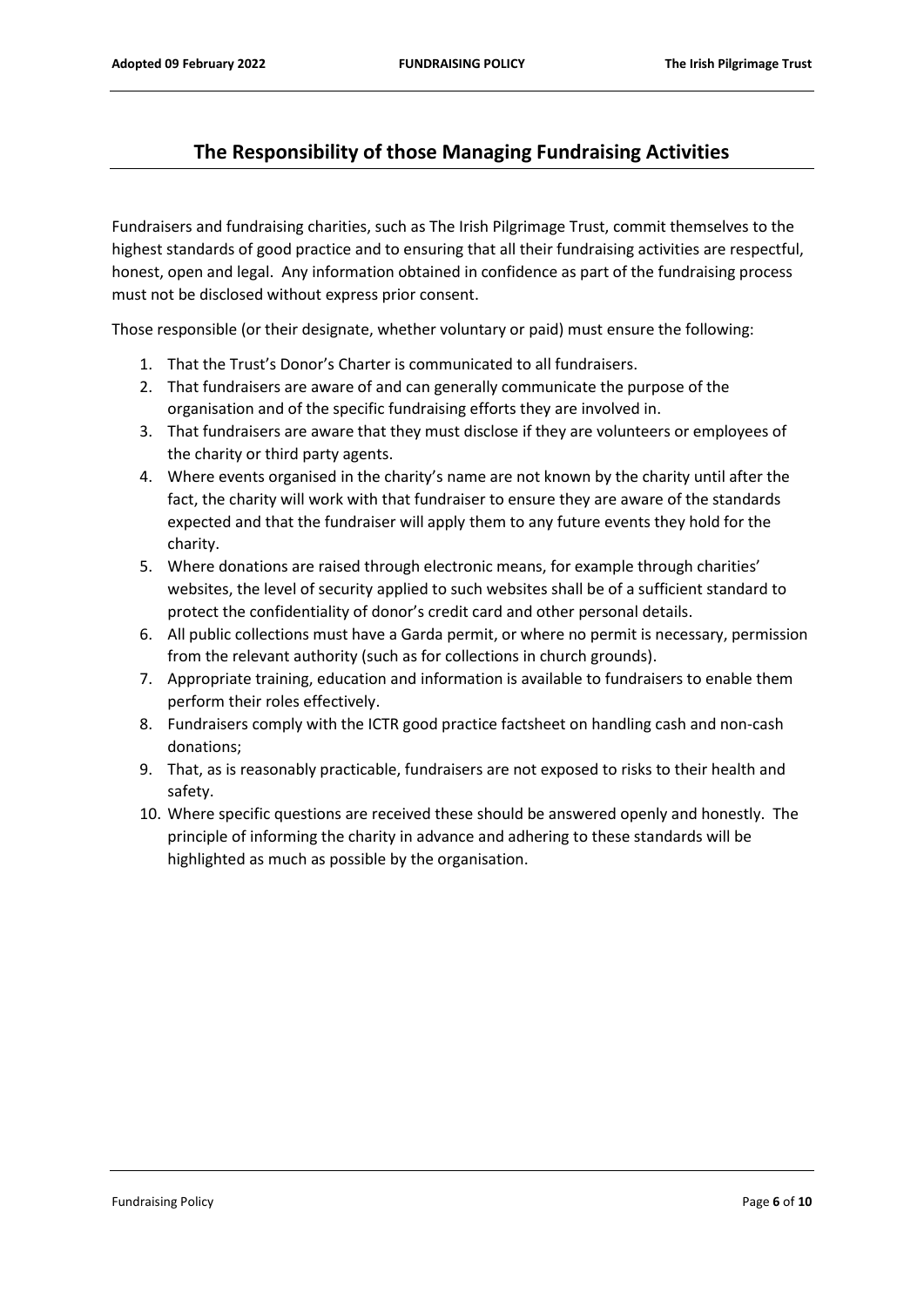## **Data Protection**

As a charity The Irish Pilgrimage Trust will follow appropriate procedures when handling and processing personal data from individuals and/or donors.

All personal data will be collected fairly and lawfully and information which can be identified or attributed to one or more individuals and/or donors will be treated as confidential.

The Irish Pilgrimage Trust will comply with all legal requirements with regard to data protection legislation and relevant guidance issued by the Data Protection Commissioner.

Please see our full Data Protection and Privacy Policy on our website

#### **Data Protection Statement**

The Irish Pilgrimage Trust will only process personal information for the reason / extension of the reason that it was obtained.

Personal data will not be passed onto third parties or accessed by any unauthorised individuals. Personal data will be stored securely and will be processed in association with the Data Protection Acts 1988, 2003 and 2018 alongside GDPR Legislation.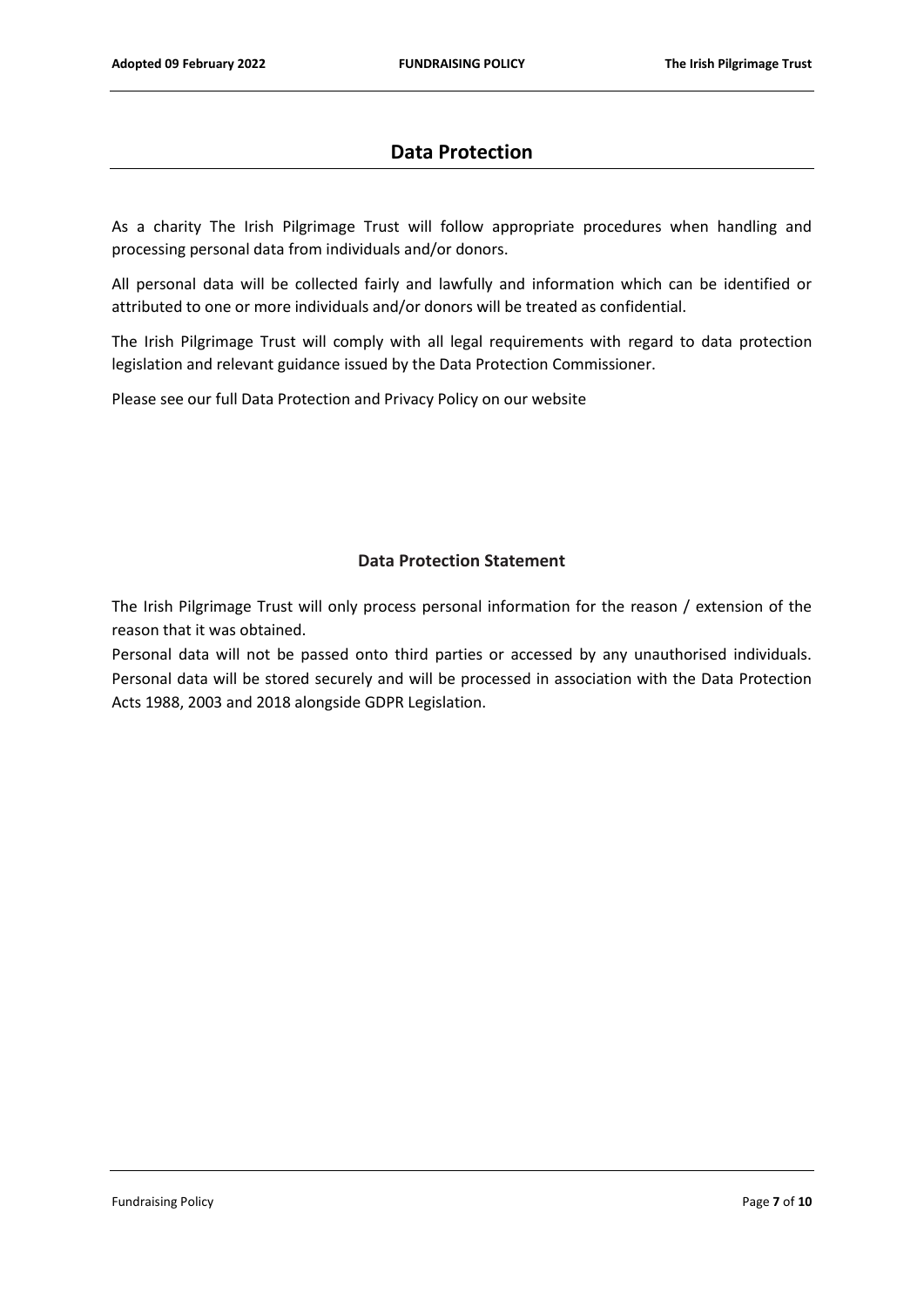## **Financial Transparency and Accountability**

The Irish Pilgrimage Trust is fully committed to financial transparency and accountability, and follows the following procedures:

- 1. The Trust keeps proper books of account, publishes annual audited accounts and reports annually to the Charities Regulator.
- 2. The Trust keeps an account of each individual fundraising event and the full amount raised is lodged into the Trust bank account as soon as possible after the event (see appendix 1 – Event Fundraising Records).
- 3. Cash received must be collected, counted and recorded by at least two people.
- 4. Cash must be counted in a secure environment and held in a secure place until it is possible to bank it.
- 5. Cash and cheques should be banked as soon as is practicable after receipt.
- 6. The Irish Pilgrimage Trust will make it clear to all volunteers that anyone raising money for the Trust must ensure that the charity received all that. Volunteers should have only their out-of-pocket expenses incurred in fundraising reimbursed, on the basis of receipts provided (if applicable).
- 7. At the earliest possible date, cash banked and income summaries are reconciled. Where practical, this should be undertaken by a person independent of the counting and cashing up of the money.
- 8. Records will be made of donations for specific purposes to ensure that the terms of donations are complied with.
- 9. Where the Trust is in receipt of funds restricted to certain purposes or projects and where we cannot realistically apply the funds within a reasonable timeframe to that purpose or project, the Trust will, in consultation with the Charities Regulator, allocate these funds to a purpose as close as possible to the original intended purpose. Where practical, this change will be communicated to the specific donor(s).
- 10. The Irish Pilgrimage Trust operates a culture of zero tolerance to theft or fraud and any suspicions relating to such matters will be immediately raised by The Irish Pilgrimage Trust with An Garda Síochána and the PSNI.